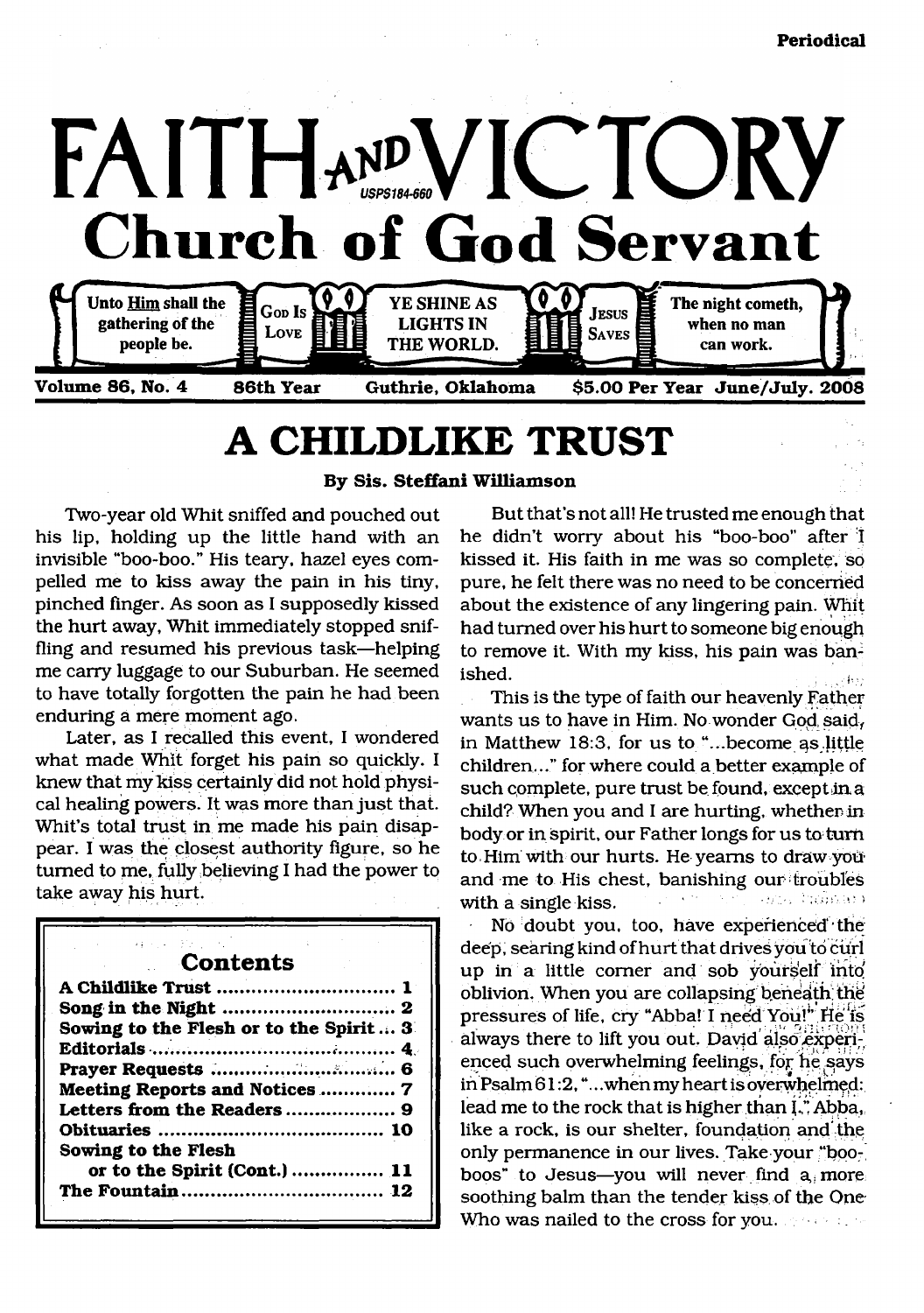# **Song in the Night**

#### **By Sis. Connie Sorrell**

When the heart is numb with sadness, the night is dark and long, Comfort seems a world away hiding somewhere with The Son. Take courage, my dear friend, please be of good cheer! He that hath ears to hear, let him hear each heavenly song God daily sends so faithfully 'til the final victory's won.

Nighttime in the battle is not always when the natural light is gone, but it can be during broad daylight when everything is supposed to be normal, but your life is not. Sorrow, sickness, disappointment, shock—a number of human emotions can eclipse the soul, causing pain that can not be explained with words, but only with groanings that can not be uttered. (Romans 8:26.)

Sudden adversities may spring upon us at anytime, and we may not always be equipped to handle the crisis, or be prepared to face the battle. The suddenness and intensity of the force against us is one of the hitting factors in the battle. We don't wake up in the morning and plan problems for ourselves. We plan how to avoid or tackle a problem, but we do not know what the next twelve plus hours will open to us. We don't know all the battles for that day, nor do we know if our plans will work in the immediate battle that we know about.

However, we know a God Who knows the future, and He has plans for us, and our loved ones. "...I *am* poor and needy; *yet* the Lord thinketh upon me: thou *art* my help and my deliverer; make no tarrying, O my God." Psalm 40:17. He is faithful and just to give us the comfort and grace we need for the next battle ahead, no matter how ignorant we are about it. Every morning let us take time to look to Jesus Christ, the author and finisher of our faith, for help in the new challenges of the day. "My voice shalt thou hear in the morning, O LORD; in the morning will I direct *my prayer* unto thee, and will look up." Psalm 5:3.

One way to attain power for the unknown daily battle is to look to the Lord for a song or scripture before arising from the bed. Several years ago, when my children were babies, I asked the Lord to awaken me with a song for each day's needs. Since then I have been arising with the song alarm. Sometimes He gives me a scripture, but most of the time, I get a song.

Some days I seek for the song, and feel His approval on it, but many times He has given a song that was not of my personal choosing; however, it met the needs, the battle or the glory of that day. Praise His Holy Name!

Recently, song number 144 in the *Evening Light Songs* book was ringing in my ears. "Oh, be still, thou soul of mine, Thou art not forsaken; Tho' the powers of sin may rage, Thou shalt be unshaken. He who gave his life for thee, Thus permits that thou shouldst be—For thy good, as thou shalt see—Tempted for a season." What a comfort! Right when the enemy was isolating me and trying to suffocate my spiritual life, the Lord was telling me I was not forsaken and this trial was for "my good" and just for "a season." I clung to that song as it was a life line from heaven!

The next morning He gave me the song, *The Old Rugged Cross* and the next, *On the Rock,* #266 in the *Evening Light Songs.*

Memorized scriptures are valuable and sometimes the Lord will give a passage for a wake up call. Remember the verses in Jeremiah 29:11- 13, "For I know the thoughts that I think toward you, saith the LORD, thoughts of peace, and not of evil, to give you an expected end. Then shall ye call upon me, and ye shall go and pray unto me, and I will hearken unto you. And ye shall seek me, and find *me,* when ye shall search for me with all your heart." What an anchor this passage has been in the midst of the spiritual storms and howling winds of discouragement right now! To know the Lord is thinking of me you and me—and He has good intentions for us! Oh, let us diligently continue to seek Him with all our hearts! We don't want to hinder the thoughts and plans that He has, "For my thoughts *are* not your thoughts, neither *are* your ways my ways, saith the LORD. For *as* the heavens are higher than the earth, so are my ways higher than your ways, and my thoughts than your thoughts." Isaiah 55:8-9. He is put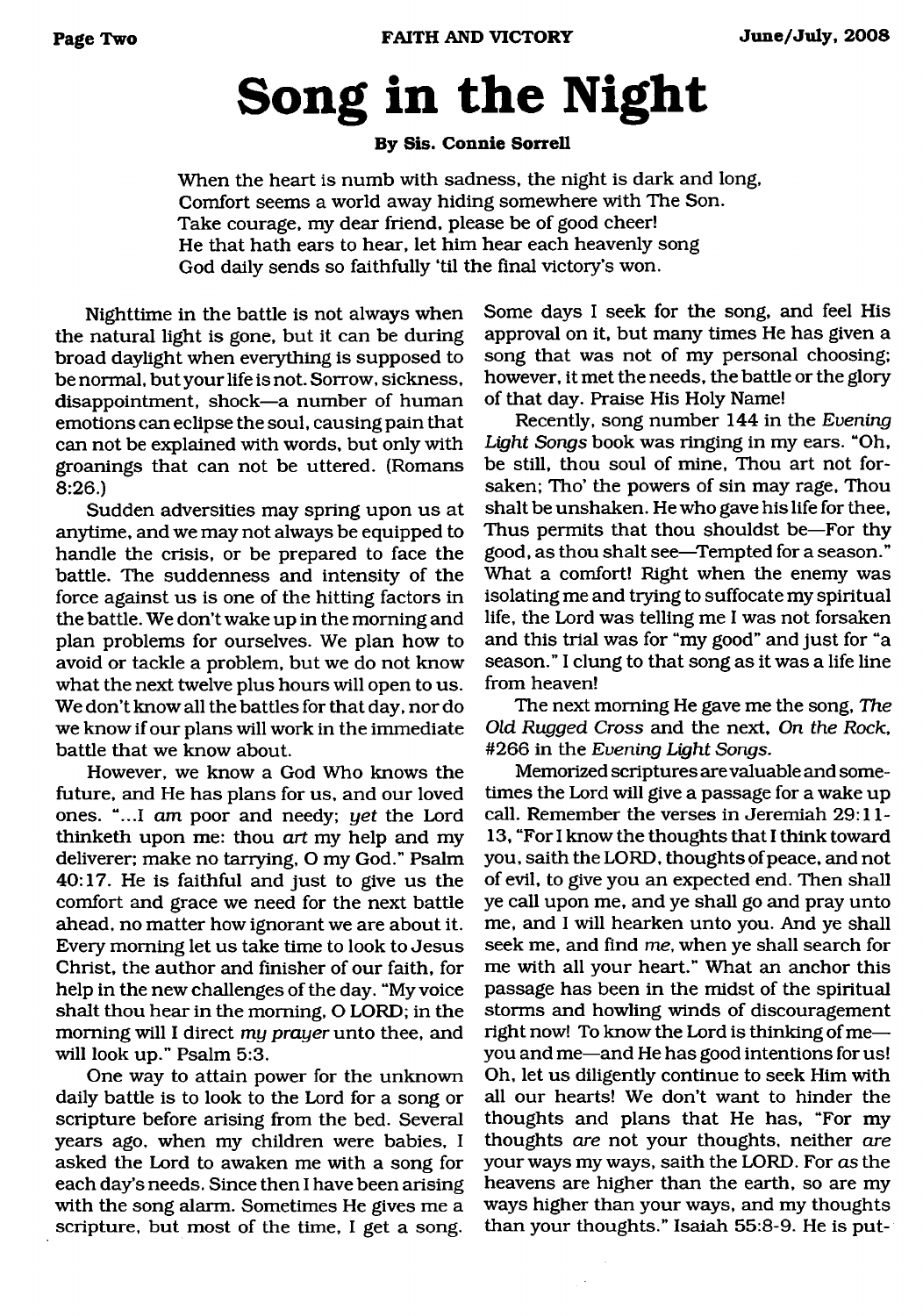ting the pieces of our life in place better than we can and we must trust Him to do so.

In the dark of the battle's night, often we feel the oppression of the enemy more, then let us stand upon the Word of God and sing praises because "Jesus fought the battle through and gives to us the victory." We have victory because Jesus conquered death and now sits at the right hand of God interceding for our needs. (Hebrews 4:14.) Our cries for mercy, our songs of praise and our humble requests for guidance are heard and answered. Like King David of old, we can say: "I waited patiently for the LORD;

and he inclined unto me, and heard my cry. He brought me up also out of an horrible pit, out of the miry clay, and set my feet upon a rock, *and* established my goings. And he hath put a new song in my mouth, *even* praise unto our God: many shall see *it*, and fear, and shall trust in the LORD." Psalm 40:103. Praise the Lord Jehovah and His Faithful Son Who gives the victory!

When the battle is a winding maze And my eyes search the foggy haze To find Your path my feet should go; In my heart, oh Lord, hear my praise And Your higher way let me know.

## ---お演じゅ---**Sowing to the Flesh or to the Spirit**

The apostle Paul gives some solemn counsel of righteousness in Galatians 6:7-9. "Be not deceived; God is not mocked: for whatsoever a man soweth, that shall he also reap. For he that soweth to his flesh shall of the flesh reap corruption; but he that soweth to the Spirit shall of the Spirit reap life everlasting. And let us not be weary in well doing: for in due season we shall reap, if we faint not."

It is made very plain here that what you will receive as harvest and recompense depends solely on what you sow. It is true with literal seed such as grain, plants and flowers. There are good seeds and there are bad seeds. Things in nature produce seeds for reproduction. Carried by the wind and other means of being spread, seeds land in the soil and with the right conditions they will germinate, sprout and grow. It is also true in one's life and conversation. By our conduct and relationship with our fellow man and also with God, our Creator, we are sowing things that will bring a harvest. Things we say and do, how we treat our fellow man, and the kind of lifestyle we follow will come back to us as a harvest of seeds that are sown.

By our ways, attitudes, thoughts, decisions and dispositions, we are sowing things that will come back to us. Paul speaks here about sowing to two different things. One is the sowing to the flesh. The other is sowing to the Spirit of God. To sow to the flesh means that we cater to and fulfill desires that originate from our own human, material, earthly and physical senses and

## **By Bro. Leslie Busbee**

thoughts. This epistle that Paul wrote to the church at Galatia was concerning their error of being influenced by false teachers to draw back to the old Mosaic law system instead of the spiritual life and teachings of Jesus Christ, the Son of God. In this 6<sup>th</sup> chapter and verses 12 and 13 Paul said to them: "As many as desire to make a fair show in the flesh, they constrain you to be circumcised; only lest they should suffer persecution for the cross of Christ. For neither they themselves who are circumcised keep the law; but desire to have you circumcised, that they may glory in your flesh." Here he is saying that to resort to physical circumcision as a means of pleasing God and gaining favor with Him is a sowing to the flesh. The real circumcision that one needs to have is spiritual, as he said in Romans 2:29, "But he is a Jew, which is one inwardly; and circumcision is that of the heart, in the spirit, and not of the letter; whose praise is not of men, but of God." To resort to physical circumcision as a means of pleasing God is a sowing to the flesh.

In the 5<sup>th</sup> chapter of this epistle to the Galatians we find further admonishments on this subject. Let us notice verses 16-25. "This I say then, Walk in the Spirit, and ye shall not fulfil the lust of the flesh. For the flesh lusteth against the Spirit, and the Spirit against the flesh: and these are contrary the one to the other; so that ye cannot do the things that ye would. But if ye be led of the Spirit, ye are not under the law. Now the works of the flesh are

(Continued on page 11.)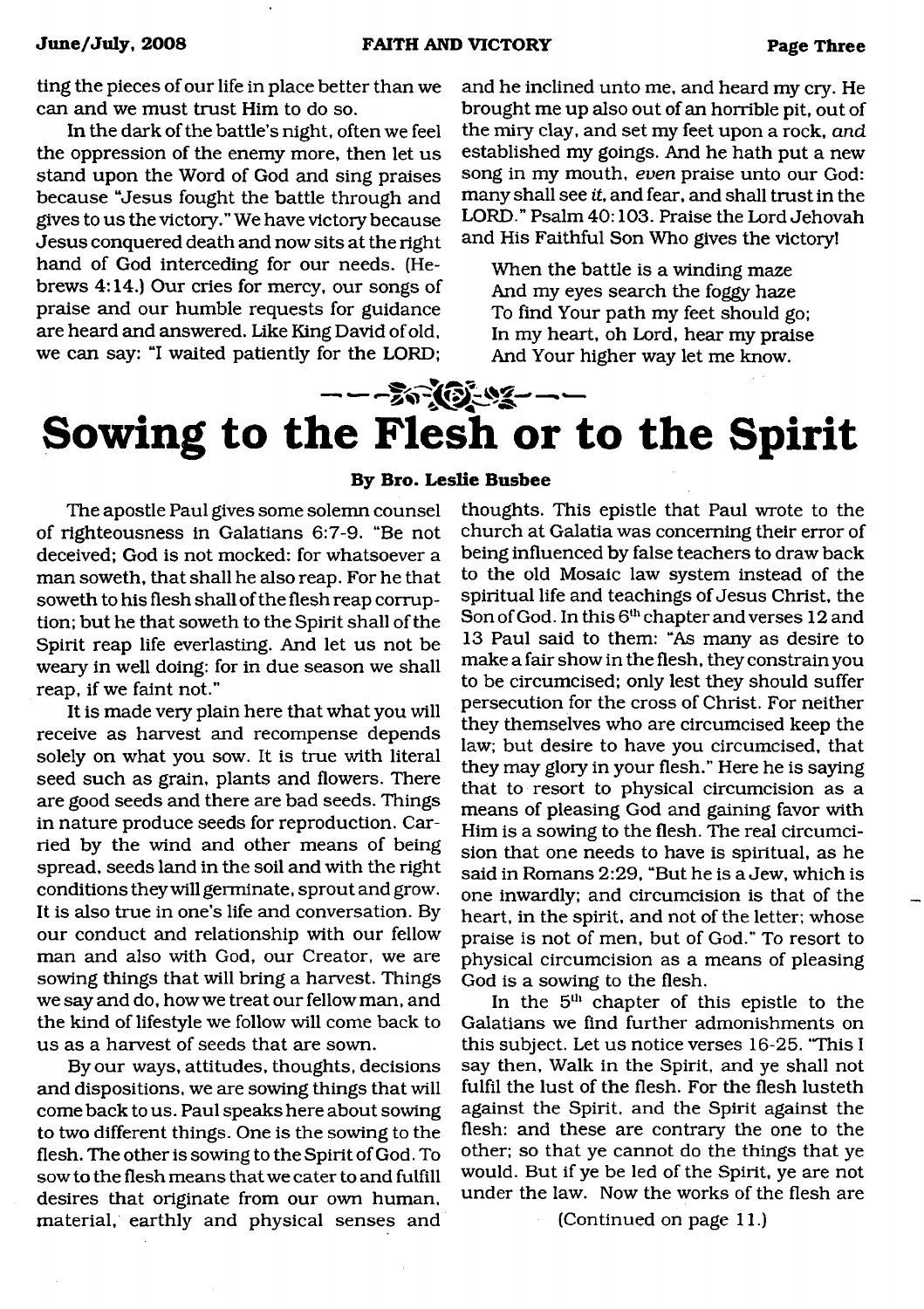## **FAITH AND VICTORY 12 PAGE HOLINESS MONTHLY** <u> 1958 - 1961 - 1962 - 1972 - 1972 - 1973 - 1974 - 1975 - 1976 - 1977 - 1977 - 1977 - 1977 - 1977 - 1977 - 197</u>

This non-sectarian paper is edited and published in the interest of the universal CHURCH OF GOD each month (except August of each year, and we omit an Issue that month to attend camp meetings), by Willie Murphey, and other consecrated workers at the FAITH PUBLISHING HOUSE, 4318 S. Division, Guthrie, OK 73044.

Notice to subscribers: When you move or change your address, please write us at once, giving your old and new address, and Include your zip code number.

Dated copy for publication must be received by the 18th of the month prior to the month of issue.

## **SUBSCRIPTION RATES**

Single copy, one year......................................................\$5.00 Package of 5 papers to one address, one year ......... \$20.00 Larger quantities are figured at the same rate.

This publication teaches salvation from all sin, sanctification for believers, unity and oneness for which Jesus prayed as recorded in John 17:21, and manifested by the apostles and believers after Pentecost. By God's grace we teach, preach, and practice the gospel of the Lord Jesus Christ-the same gospel that Peter, John, and Paul preached, taught, and practiced, including divine healing for the body. James 5:14-15.

Its motto: Have faith in God. Its object: The glory of God and the salvation of men; the restoration and promulgation of the whole truth to the people in this "evening time" as it was in the morning Church of the first century: the unification of all true believers in one body by the love of God. Its standard: Separation from sin and entire devotion to the service and will of God. Its charactertstics: No discipline but the Bible, no bond of union but the love of God, and no test of fellowship but the indwelling Spirit of Christ.

Through the Free Literature Fund thousands of gospel tracts are published and sent out free of charge as the Lord supplies. Cooperation of our readers is solicited, and will be appreciated in any way as the Bible and the Holy Spirit teach you to do or stir your heart. "Freely ye have received, freely give." Read Ex. 25:2; I Chron. 29:9: II Cor. 9:7; and Luke 6:38.

Freewill offerings sent in to the work will be thankfully received as from the Lord. Checks and money orders should be made payable to Faith Publishing House. All donations are tax deductible.

A separate Missionary Fund is maintained in order to relay missionary funds from our readers to the support of home and foreign missionaries and evangelists.

In order to comply with Oklahoma laws as a non-profit religious work, the Faith Publishing House is incorporated thereunder.

The *Faith and. Victory* is published monthly, except August, for \$5.00 per year by:

**FAITH PUBLISHING HOUSE P. O. Box 518, 4318 S. Division. Guthrie, OK 73044 Office phone numbers: 405-282-1479, 800-767-1479; fax number: 405-282-6318. Internet address: <http://www.faithpublishing.com>**

**Postmaster: Send address changes to:** *Faith and Victory,* **P. O. Box 518, Guthrie. OK 73044.**



"Doth a fountain send forth at the same place sweet *water* and bitter?" James 3:11.

It does not take very much evil to spoil something that is pleasant and pure. When one looks at a water quality report the contaminants are often measured in parts per million. Our government places stringent re-

 $d\mathcal{U}_{\dots}$  quirements on certain elements that sometimes show up in the water supply because they know those elements have a detrimental effect on our bodies. Therefore the water treatment plants for our municipalities carefully test, treat and monitor the water that passes through their facility to be sure it meets specific standards of purity. The value of a pure heart in preserving the life of our soul surpasses the importance of quality drinking water for these mortal bodies.

The enemy often tempts man with what may seem like a very small evil. Perhaps the evil takes the form of a small seed that seems insignificant at the time it is planted in the heart. It could even be that the seed would lay dormant for an extended period of time before it begins to grow. But after the seed is planted the enemy will then attempt to foster conditions that are favorable for its growth, and while it is growing it will taint everything that proceeds from that person's life. When a planting of the evil one comes to maturity it will bring certain death. The wisdom of our heavenly Father teaches us to, "Keep thy heart with all diligence; for out of it *are* the issues of life." Proverbs 4:23. This charge, of keeping our heart, is a full time responsibility that no one should take lightly.

People who try to hide evil in their heart should realize that they are probably only deceiving themselves. Of course, God knows and sees what is in a person's heart and quite often His people, who know the fruits of a pure heart, are also able to detect when something is amiss. There have been times when we have visited a restaurant and the question was asked about a particular food that was served, "I wonder what is in this?" Various members of the party would taste the food and offer their suggestions. The ingredient or seasoning in question may or may not be properly identified, but it was detected.

When one finds that a seed of evil has been sown in their heart, they should immediately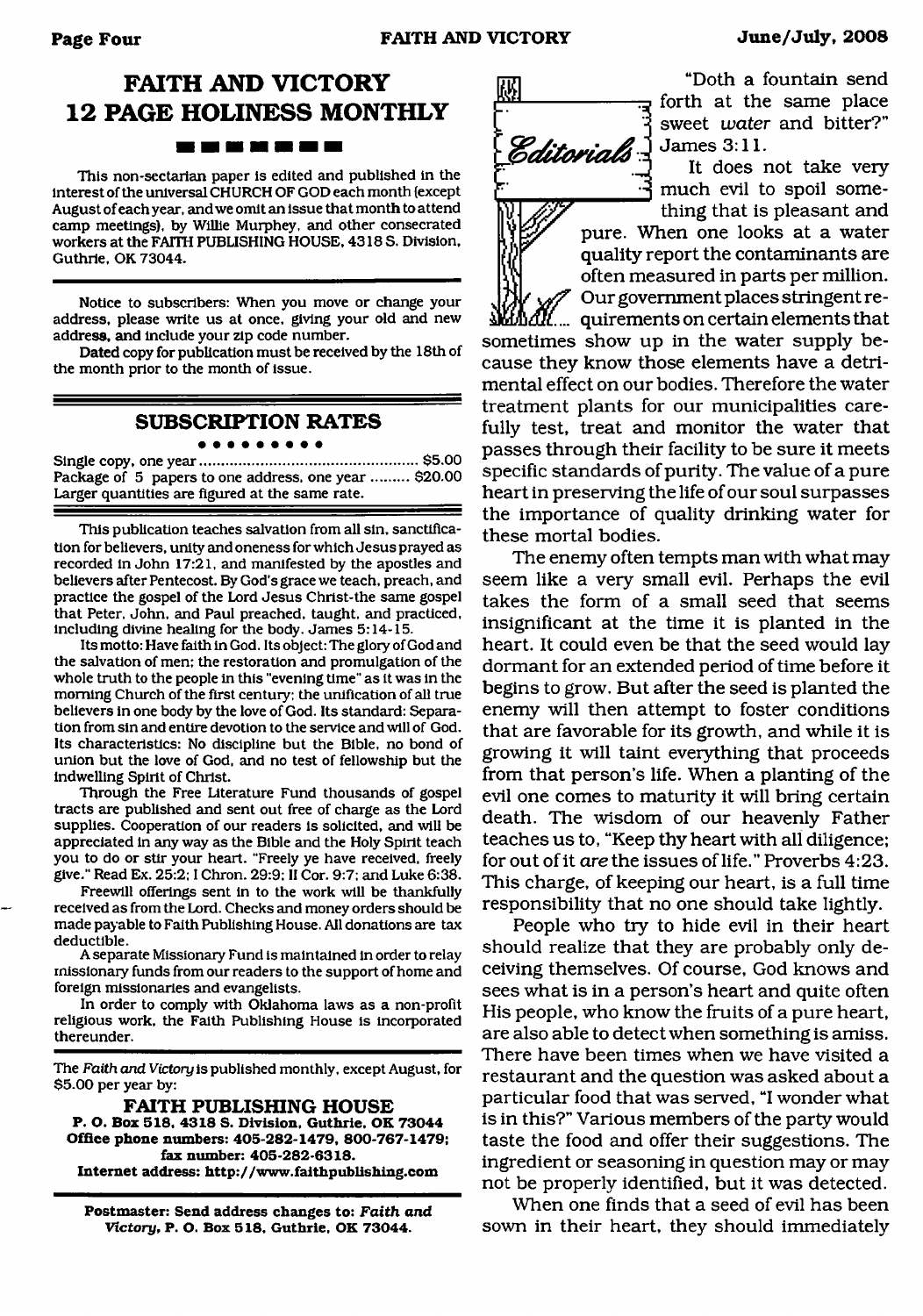reject it. If it has started to grow, they should go to the Lord in prayer, repent and enlist the help of our loving Savior to uproot the evil and purge the heart of its harmful stain. By taking this course of action they will not only be restored to a place of purity with the Lord, but they will also keep themselves from being dishonest with their own soul. For such dishonesty will surely lead one into spiritual deception.

The tongue is often the vehicle that reveals the conditions that exist in the heart. Luke 6:45 presents this insightful verse, "A good man out of the good treasure of his heart bringeth forth that which is good; and an evil man out of the evil treasure of his heart bringeth forth that which is evil: for of the abundance of the heart his mouth speaketh." If we will listen to the words of our own mouth they will often reveal to us what we are thinking on and warn us of thoughts and passions we need to be more diligent about keeping out of our heart. Where we go, how we act, what we do and what we wear can all be expressions of the heart. We all generally know what we enjoy thinking about and it is important that we govern our thought patterns to bring them into conformity with God's plan of holiness, for the mind is the vestibule of the heart.

While it is important to keep evil from our heart, God has designed a plan whereby we can have our heart filled with good things. When our heart is filled with the glorious blessings of God it is much harder for the enemy to slip in something evil—it just doesn't fit well. After we have been washed free from the stains of our past sins, we should invite the precious Holy Spirit into our heart to dwell and fill us with the wonderful fruits of His righteousness. When His seal is on our heart it gives us an extra measure of protection from evil.

"The mouth of the righteous speaketh wisdom, and his tongue talketh of judgment. The law of his God *is* in his heart; none of his steps shall slide." Psalms 37:30-31. To have the law of God in our heart is a special blessing that will keep one from evil. It will be a light that shines on the path of the righteous and will reveal God's view of right and wrong, truth and error and show us that which is just and unjust. The daily decisions we make will be influenced by those divine principles and the smile of God's approval will rest on that soul. With His approval, life in general will be much more joyful.

When our heart is filled with love for our Savior then we can join in chorus with the psalmist who said, "My heart is inditing a good matter:..." Psalms 45:1. Adam Clarke makes this comment about the word, *inditing*: "boileth or bubbleth up....It is a metaphor taken from a fountain that sends up its waters from the earth in this way." Our love for Christ can joyfully bubble forth in our conversation and be a beautiful witness of cheer to those we meet. The mercy Jesus showed to us in breaking the shackles of sin is greater than we can fathom and all of our appreciation is unable to repay His sacrifice. Many happy thoughts can fill our mind and heart when we think about Him. David said, ".. .my cup runneth over..." and this occurred right in the presence of his enemies. Those who oppose us are not able to stop the blessings of the Lord that flood our soul.

Have you ever wondered why Eve paid any attention to the fruit of the forbidden tree when there were so many other trees in the Garden? In like manner, we have a world full of good things to occupy our mind and satan wants to cause us to think of things that will make us blue and steal our joy. In the name of Jesus, rebuke him and draw nigh to the One Who is worthy of our love.

Jesus said, "I am the door: by me if any man enter in, he shall be saved, and shall go in and out, and find pasture." John 10:9. The enemy would like to make people think that they are entering a cooped-up corral when they open their heart to Jesus Christ, but that is not true. They will go "in," through the door, and "out" into a universe of verdant pasture. God would have us to explore this universe of wonder that He places His children in, launch out into the deep things of God and fill yourself with His goodness. May God help us all to feast on those things that will bring health to our soul.

Due to the heavy workload here at the Print Shop, financial considerations and a multitude of other factors that have occured in the recent days, we feel it is expedient to combine the June and July issues of the *Faith and Victonj.* We are encouraged in the Lord and are confident in a bright future because of His presence. As is our usual policy, we will omit the August edition of the paper to attend the National Camp Meeting at Monark Springs MO. My sister, Patsy Smith, plans to stay here with my mother during the meeting to allow us a few days away. I trust many of our readers will also be able to attend.

May God richly bless and keep you. —Bro. Willie E. Murphey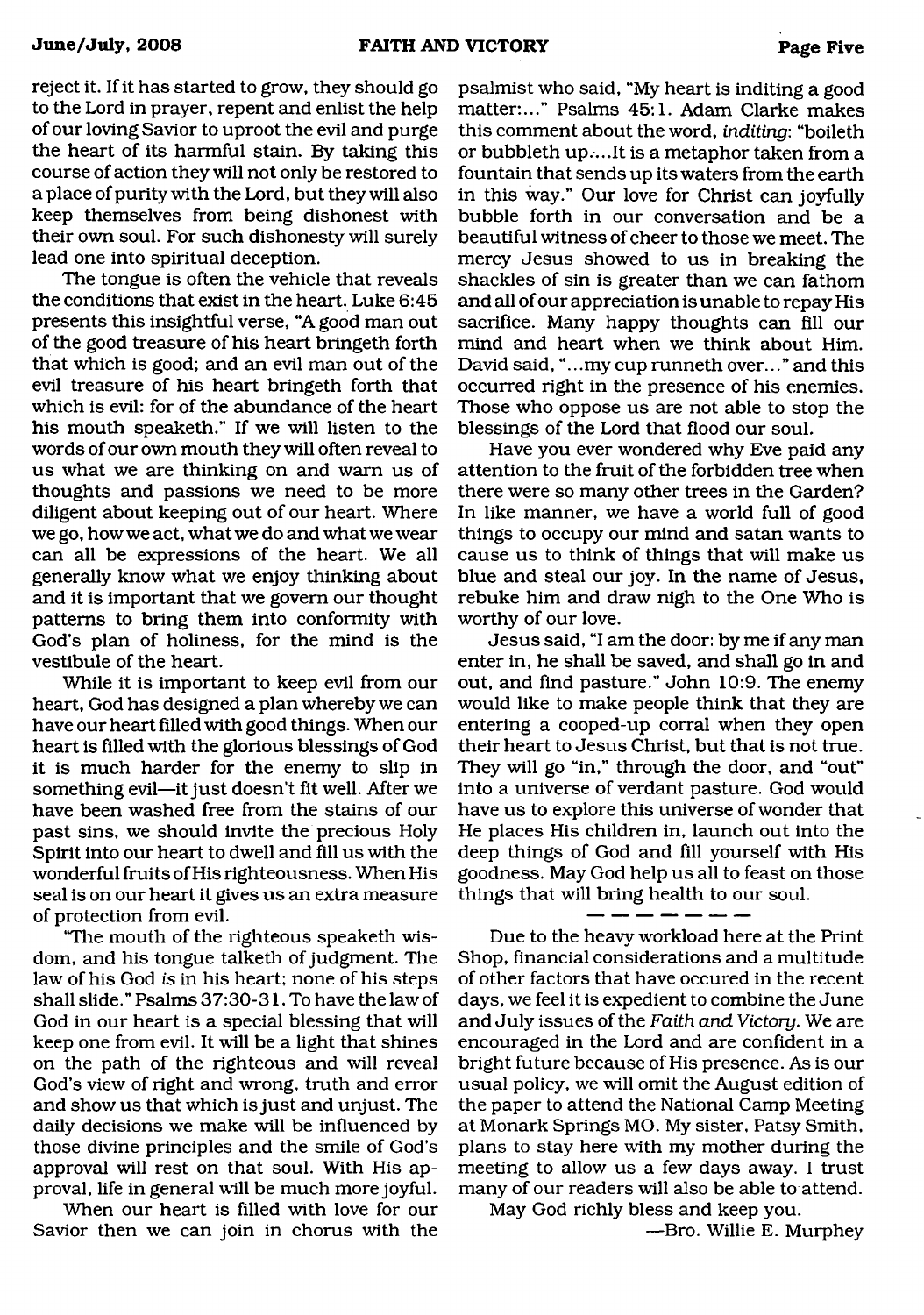

LA—Please pray for me, Joann. I have bouts of depression, anxiety and panic attacks. I don't know why, I get shaky on the inside and all of this scares me. Pray that God will heal me of all this so I can live a normal life to serve Him. Your sister in Christ. — Joann L. Long

OH—Please pray for the physical and spiritual needs of my sons. Another young man is in a very bad situation, pray that the Lord will help him out of it. — Sis. Tressie Adkins

LA—Remember Sis. Patsy Doolittle in prayer, she has some serious physical needs.

## **Standing Prayer Requests**

Bro. Carlos Arriaga Sis. Gladys Cashio Sis. Helen Carson Sis. Waneta Creel Sis. Patsy Doolittle Sis. Dorall Forbes Bro. Troy Gentry Bro. Lee Hilton Bro. Jaden Howard Sis. Karoline Kessler Bro. Mark and Sis. Darlene Knight Sis. Melba Powell Bro. Jerry Quave Sis. Marilyn Rendall Sis. Ruth Shehee Sis. Cheryl Smith Bro. Michael Smith Bro. Edward and Sis. Gloria Taylor The Mitch Taylor family Sis. Norma Tiller Sis. Anneta Williamson  $-25.25$ *"We will rejoice in thy salvation, and in* the name of our God we will set up our banners: *the LORD fulfil all thy petitions." Psalm 20:5.* 

## "It is a good thing to give **thanks unto the LORD, and to sing praises unto thy** name. O most High."

LA—With love we send greetings to all. I'm sure about everyone has heard of the automobile accident we had on the way to the Christian Educators Assembly/Graduation in Myrtle, MO on May 1st between 7:00 & 8:00 p.m. Well, we made it within ten miles of our destination when another driver pulled out in front of us. We all can say that it was a miracle no one, other than me, was seriously injured or killed. I came out with a few scrapes besides the broken neck. From the accident scene they ended up taking me to a hospital in West Plains, and then on to Springfield when they found out the extent of my injuries. They did surgery the next afternoon. The Lord has helped me so much. They all even marveled that I did not ask for any pain medication. When I moved around I had some discomfort in the back where the brace was, but when I was sitting still or in bed I had no pain! Thank the Lord! They did surgery front and back to put in the rods and plate. The 7th vertebra was broken, plus chipped a little, and dislocated about a half of an inch. It was against my spinal cord but didn't do any real damage a real miracle. The Lord stopped it just in time. I do have a little numbness in two fingers on my right hand—kind of like they feel when they're a little "asleep." My arm tires very easily but they said since the repair was made so quickly after the accident, it should go away. I believe the Lord can take care of it. Regardless, I'm so very blessed. They were surprised that I could move my legs, feet, etc. with the type of injury I had. The Lord blessed me that I wasn't paralyzed in any way—it was THAT close.

We have a road to recovery yet. Please do keep praying for me. I appreciate the prayers and love of the saints so much. I feel that I have just been carried in His arms thus far. My husband was off from work for a couple of weeks and is now back to working off and on. He hurt his right arm and wrist. It's still bothering him if he uses it very much. Ranita hit her head on the window or something but she's not having headaches anymore. She hurt her right shoulder and arm—we're all right handed—and sustained a cut on the bottom of each of her feet. But, all in all, we're GREAT compared to what the outcome could have been. I'm so thankful it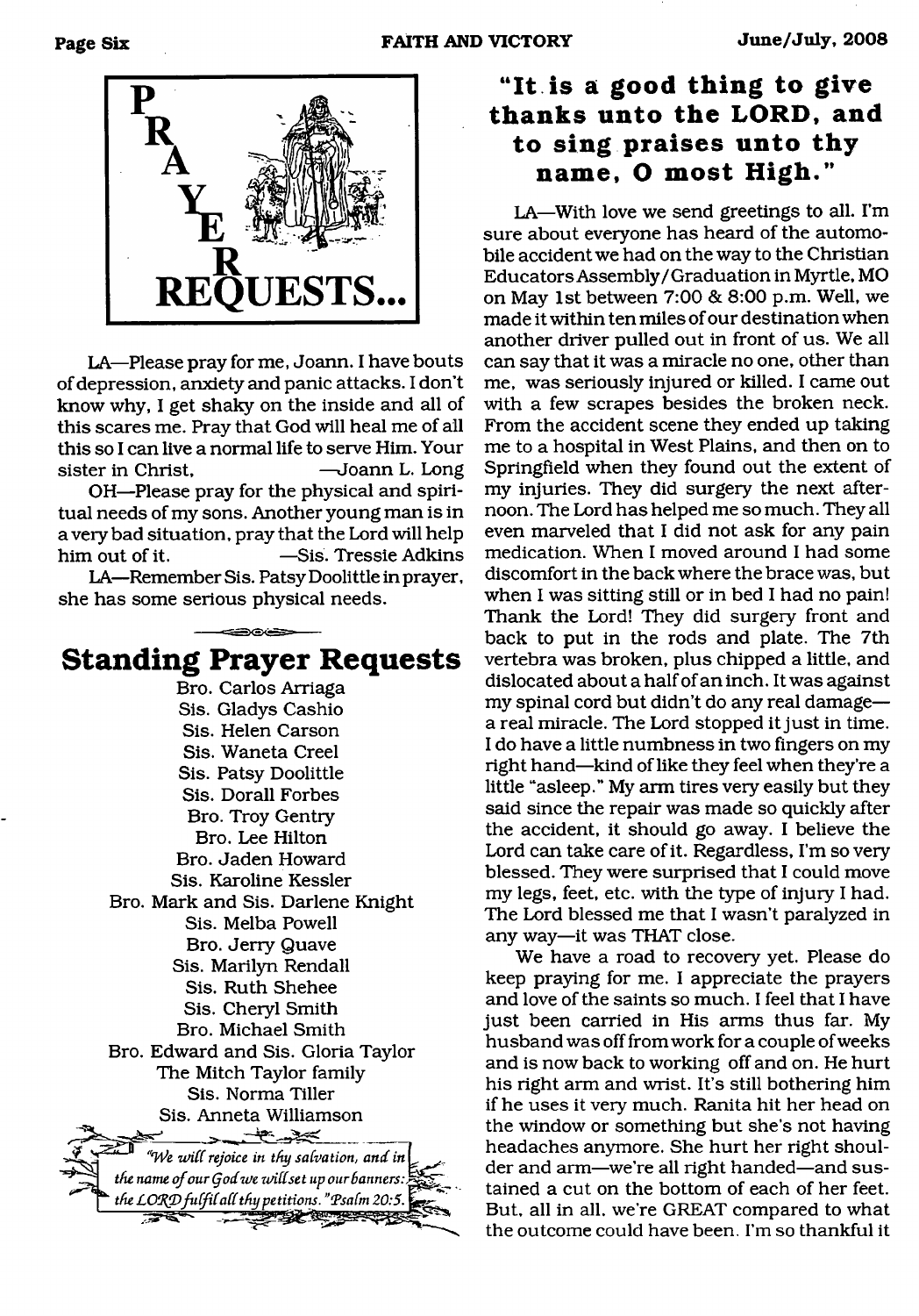was just us and not the rest of the family. (Jaimie and Lisa stayed behind with some friends.) We were in John's big pickup, a 2007 Chevy Silverado, and not the van. After hitting the vehicle we went off the highway, through a two to three foot deep ditch and hit the bank so we had two hits instead of one! I believe God's angels were there with us! Sad to say, John's truck was totaled, however, the Lord has since blessed him to get a 2006 Toyota Tacoma four door pickup. It has plenty of room, rides nice, and gets good gas mileage—and our payments are lower!

We want to thank all the saints for their love, prayers, concern, cards, offerings, phone calls, visits, etc. Through this experience I have to say that I feel like that man on die beach in the poem "Footprints in the Sand"—I feel like that I've just been carried through this whole thing. God has answered so many prayers throughout all this. He has answered some of the prayers instantly. God has been so good to us. I don't understand why all this happened, and probably never will, but the Lord's ways are not our ways. He has a reason for everything. I know that we came in contact with several people that we would not have made contact with had it not been for the accident.

Please do continue to remember us much in prayer. We want to be faithful to the Lord— Heaven is our goal. We're glad to be a part of the family of God and love each one!

Christian love,

—Bro. John & Sis. Diane Clement **----- v . . . 8 TOOK OF W --- .** 

## **MEETING REPORTS HOLLY HILL, SC, MEETING REPORT**

We thank the Lord for blessing Holly Hill, SC with another good meeting. His presence was so real and precious, and we are so thankful He met with us in every service. We appreciate all the ministers who made the sacrifice to come and be with us and all the Saints who came. The fellowship of God's people is so precious. I was thinking of the scripture in Matthew 10:11 where Jesus was sending His disciples forth and He told them that when they came into a city to inquire as to who within it was worthy and that was where they were to abide. May we always be found worthy here in Holly Hill for the Lord to grace us with His presence. Pray for us that we will live lives that are pure and holy before Him. In the love of Jesus,

—The Holly Hill, SC Congregation

### **MEETING DATES**

**Fresno, CA (Camp Meeting)—**June 29-July 6 **General Southern (Loranger, LA)—**

June 29-July 6

**National (Monark Springs, MO)**—July 18-27 **Myrtle, MO (Camp Meeting)**—August 1-6 **Boley, OK (Camp Meeting)**—August 15-17 **California State (Pacoima)**—August 15-24 **Spooner, WI (Tent Meeting)**—August 20-24 **Wichita, KS (Fall Meeting)**—September 14-21

## $\leftrightarrow$ **MEETING NOTICES**

#### **FRESNO, CA, CAMP MEETING**

The Fresno Camp Meeting will be held June 29-July 6. On Sunday, Sunday School will begin at 9:30 a.m., with services following at 10:30 a.m., 2:00 p.m. and 7:00 p.m. Monday through Saturday services will be at 11:00 a.m. and 7:00 p.m. The last Sunday, Sunday School will be at 9:30 a.m., morning service 10:30 a.m., and we will end the meeting with the 2:00 p.m. service.

DIRECTIONS: From 99 north, exit Belmont and turn left. Then go to First St. and turn right. Go to the second block and turn left on Grant. From 99 south, exit Ventura east. Then go to First St. and make a left. Go to Grant then turn right. The chapel sits on First and Grant.

If there are any questions, call Sis. Gwen Robinson at (559) 233-2492.

### **GENERAL SOUTHERN CAMP MEETING**

Lord willing, the General Southern Camp Meeting at Loranger, LA will begin Sunday, June 29, with morning and evening services daily through Sunday, July 6. If you can join us, come praying for a blessing.

There is a dormitory for the sisters and one for the brothers. Electrical and water hookups are available for those with campers. Meals are provided and expenses met by freewill offerings.

From Loranger, go two miles south and about three and one-half miles east on Hwy. 40.

For those traveling 1-55, the grounds are about 10 miles east of the Tickfaw exit. (At the exit, take Hwy. 442 which runs into Hwy. 40.)

For more information, contact Carlos Doolittle at (985) 878-8122. The chapel phone is (985) 878-2788. Please do support this meeting with your prayers.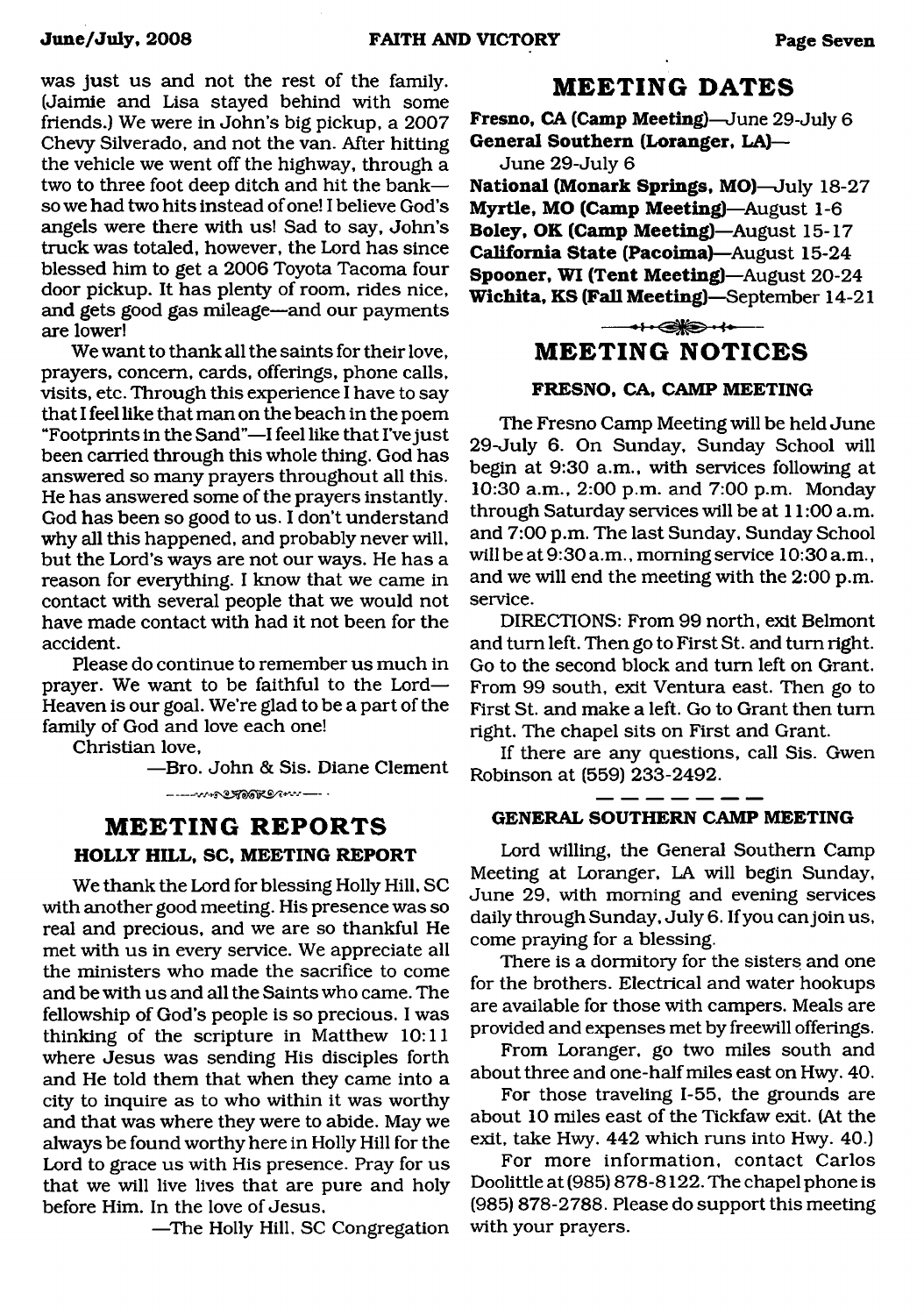#### **NATIONAL CAMP MEETING MONARK SPRINGS, MO**

The National Camp Meeting of the Church of God will be held, Lord willing, at Neosho (Monark Springs), MO, July 18-27. All are cordially invited to come and bring others to enjoy the blessings we are expecting from the Lord.

The Monark Springs campground is located approximately five miles east of Neosho, MO. It is one mile east and 3/4 mile south of the intersection of Highways 86 and 59.

If you travel to Neosho by bus, you may telephone the campground, (417) 472-6427, or Bro. Mike Hightower, (417) 451 -3636, for transportation.

The camp meeting is conducted on a freewill offering basis. There is no charge for meals or lodging on the campgrounds. You are welcome to come and enjoy the meeting. We are confident God will supply every need. Meals will be served in the dining hall. Dormitory space and trailer spots are available on a first-come basis. Family units are also available.

The business managers are Randel Bradley (see address and telephone number below) and Mike Hightower, 13974 Newt Dr., Neosho, MO 64850. Phone, (417) 451-3636.

#### **Instructions For Making Dormitory Reservations**

Call DeLoris Bradley (620-226-3390). If not at home, please leave a message on the answering machine, or e-mail [<rdbradley@ckt.net](mailto:rdbradley@ckt.net)>. I will call or e-mail to confirm.

Please provide the following information so I can accommodate each one better:

Name and phone number

Date of arrival

Date of departure

Number of adults and children in party Things to keep in mind:

Bring your own bedding, if possible.

If you leave after the weekend be sure to let me know, even if you are returning the next weekend.

No young people or children are to stay alone in cabins or family units.

After Wednesday the rooms start clearing out, so you might want to keep that in mind.

We have a boys' and a girls' dorm—if your child is staying in one of these, we ask that you feel the responsibility of staying also for at least one night.

There is a men's dorm, ladies' dorm, and a ladies' dorm for the handicapped.

We want everyone to come and enjoy the fellowship of kindred hearts while we worship the Lord together.

Come praying that the Holy Spirit will have full reign in all that we, as a group, do, from the dorms to the kitchen, and in cleaning and keeping our grounds orderly. Parents or guardians, please keep your children in services with you. I believe God would be pleased if we observe these things and will meet with us under the tabernacle in a greater way.

Love and prayers,

—DeLoris and Randel Bradley 1540 2000 Rd. Bartlett, KS 67332

#### **MYRTLE, MO, CAMP MEETING**

The Myrtle, MO Camp Meeting will begin, Lord willing, on Friday morning, August 1 and continue through Wednesday morning, August 6. There will be morning services at 10:30 and evening services at 7:00 each day, with the 10:30 service on Wednesday being the last service. We plan to have afternoon services, as announced, on Saturday and Sunday. We extend a hearty invitation to everyone to come. Accommodations will be made to care for all. Sleeping quarters are available in the men's and women's dormitories as well as cabins on a limited basis. We ask that cabin owners please contact Sis. Carol Sorrell as soon as possible at (417) 938-4493 and let her know whether or not you plan to attend the meeting this year. If you do not plan to attend, but have a relative who plans to attend and would like to stay in your cabin, please inform Sis. Carol. This will help her with arrangements for everyone. Electrical hookups are also available on a limited basis for those who bring campers or motor homes.

We are praying the Lord to bless us with another wonderful camp meeting this year. We look forward to the gathering in of the saints. Please pray with us for a special visitation of the Holy Spirit and that much will be accomplished for the kingdom of God.

The campground phone number is (417) 938-4682. For further information contact Bro. Harlan Sorrell at (417) 938-4336.

#### **BOLEY, OK, CAMP MEETING**

The Boley, OK Camp Meeting will be held, Lord willing, August 15-17. The first service will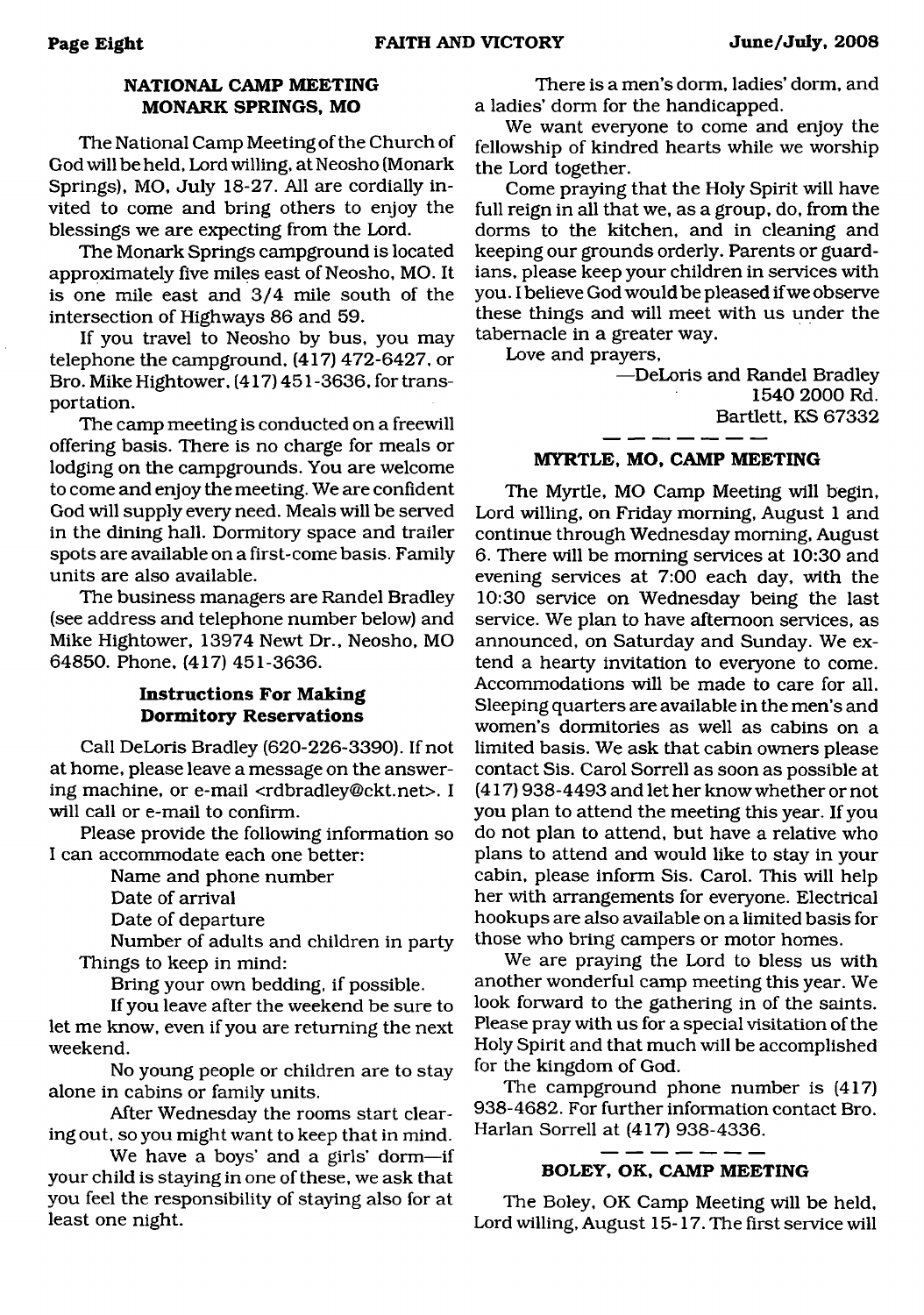be Friday evening at 7:30. On Saturday there will be services at 11:00 a.m., 2:30 p.m. and 7:30 p.m. On Sunday there will be Sunday School at 9:45 a.m. with the worship service at 11:00 a.m. There will be no Sunday afternoon or evening services.

For more information you may contact Sis. Savannah King at (918) 667-3654. Sis. Anna Mae Thompson, Pastor.

#### CALIFORNIA STATE CAMP MEETING

The California State Camp Meeting will be held this year from August 15-24 at the campgrounds located at 12312 Osborne Place. Pacoima, CA 91331.

The first service will begin 7:30 p.m. Friday, August 15, with three services daily thereafter. For more information, contact either the Sunset Guest Home at (818) 899-2022, Bro. Paul Phillips at (661) 251-6956, or Bro. Herbert Clay at (818) 897-1396. -------

#### SPOONER, WI, TENT MEETING

Lord willing, this meeting will begin Wednesday, August 20, at 7:00p.m., with services daily at 10:30 a.m. and 7:00 p.m. through Sunday, August 24.

Come for a blessing and to be a blessing, and please support the tent meeting with your prayers.

There will be some accommodations but please call for arrangements. Bring your own bedding and linens if possible. Be prepared for cold nights. We give everyone a special invitation to come and be with us to enjoy God's many blessings of love. For more information contact Bro. Ron and Sis. Martha Zacharias at (715) 635-2994.

#### WICHITA, KS, FALL MEETING

- - - - - -

The Wichita Fall Meeting date has been set for September 14-21. There will be three services on Sunday (10:45 a.m., 2:30 p.m. and 7:00 p.m.) Monday through Saturday there will be two services (11:00 a.m. and 7:00 p.m.)

We trust there will be some Saints that are not too weary from attending summer meetings and can come help us out in the battle. We are looking for the Holy Spirit to lead, direct and have complete control of the meeting.

The chapel address is 2509 N. Grove St. From 1-35 take exit 42 (135, 81, 235) and travel

135 to the  $21^{st}$  St. exit. Go right (east) on  $21^{st}$ (about 7 blocks) to Grove and turn left (north) and proceed to 2509. If you need to contact someone, you may call Bro. Emmanuel Gracey at (316) 461-1267 or Bro. Theodore McCray at (316) 641-4170.



IL—To those at Faith Publishing House: I just wanted to express how grateful and appreciative my family and I are that you have kept my great grandmother Lizzie Harper's tract— *God Does Answer Prayer*—in storage for so many years after her writing of it in 1943. I originally had doubted that your company was even in existence after so many years, let alone that you would still have the tract in possession. I was elated to discover otherwise.

Being able to order it in quantity is also a great blessing, as it is a wonderful account of many amazing and miraculous healings that took place as a result of her prayer for people. Of the several people I have distributed it to, those who have read it have agreed that it is truly an amazing account as well as a remarkable blessing of God: both to have found it, and to read it.

If it were not for this tract, I might never have known that my great grandmother was such an awesome woman of God. My mother had told me that her grandmother was a "faith healer" and an ordained minister, but the reading of this tract—the word of her testimony—bears ever so much more witness to her personality, the strength of her faith and to the wonder-working power of God that manifested as a result of her application of it.

As the Word of God continues to not return to Him void, but to bear much fruit, I remain, Sincerely,  $\begin{array}{c} -\text{Christy Volosin} \\ -\text{ } -\text{ } -\text{ } -\text{ } -\text{ } -\end{array}$ 

KS—I constantly stand in awe at where the grace of God can reach and I worship the One Who understands us to the very core of our being. He loves us with such an everlasting love, and gently deals with our humanity in His loving-kindness and tender mercy!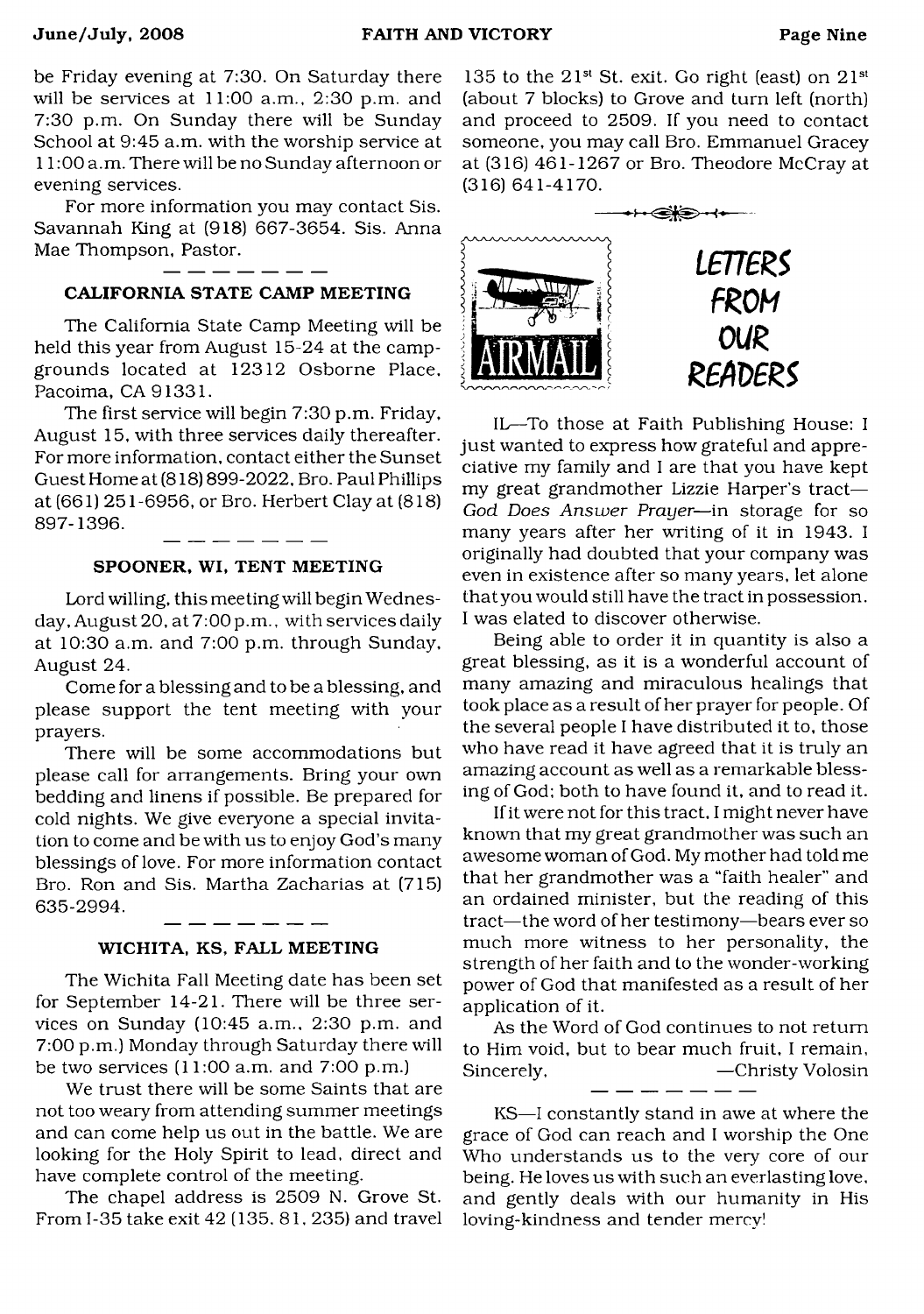Last year when I found out about the fresh face being put on the mural of timeless truths we read over and over as we sit under the tabernacle at the Monark Springs Campground, I was scared of what my reaction would be to the change! Silly, I know. As I looked for the first time on the new, the Lord put His hand on my shoulder and whispered in my ear. I want to share with you what He said—

But first, a little history. Back in 1961, a young man by the name of Mike Goodwin, then just 18 years of age, painted the mural above the pulpit. Thereafter, every time we would read the words of Truth, we also read his signature. As a child, I wondered who on earth had the audacity to write his name up there! Later, I learned the legitimate reason for it being there. But, where was Mike?

Mike was wandering—away from God, away from *home.* The enemy had succeeded in a capture that cost many years. I wonder how many prayers were prayed for him, just because we read his name? Until, one day, Jesus paid Mike a visit in his room. He revealed His great love and forgiveness and told Mike, "Now is the time. Come home." And Mike came.

Since then, Jesus has been changing Mike. Like the new mural, Mike received a new life from the One Who changes lives. We look at him now, and hear his voice break as he tells how he has changed. Freeing him from his worst enemy, the plan of salvation began a restorative work in Mike's life. A resurrection, he will confess, has taken place within his heart—a new life, a new man. .

—And this is what I heard the Lord say to me, "So, the mural is changed. But, it's okay, because the *man* is changed. This is his testimony. This is the new creation!"

Oh, dear reader! There is not room on this paper to tell it all; indeed, if the ocean was filled with ink and "the skies of parchment made,.. .to write the love of God above would drain the ocean dry. Nor could the scroll contain the whole, though stretched from sky to sky." Jesus changes lives! He can change yours! Though you may not see any hope, though your life may be wretched and tom by years under the enemy's wrathful slavery, Jesus can redeem you. Can't you hear Him calling, "Come home. It's time." Please hear His voice. He loves you so much!

—Sis. Jeanne Eck



**Mamie J. Butcher,** 100, of Richmond, MO died at 9:05 p.m., Friday, March 14, 2008, at Shirkey Nursing & Rabilitation Center in Richmond.

Sis. Mamie Butcher was bom March 12, 1908, in Holt County, MO, the daughter of Richard and Cordelia (Whipple) Stroud. She married Ray Chelsey Butcher of Mountain Grove, MO in 1928; he preceded her in death on August 5, 1989. To this union was bom two daughters, Joyce and Ramah.

Mrs. Butcher lived most of her life in Holt County; six years in Richmond, and the past ten years in Shawnee, OK. She was a housewife and homemaker. She was a member of the Church of God in Shawnee, OK, and past member of the Lake Shore Club and the Fortescue Garden Club.

Survivors include: one daughter, Ramah Gray of Richmond, MO; five grandchildren, Bobby Hall of New Smyrna Beach, Fla., Dr. Gary Hall of Shawnee, KS, Lisa Clay and her husband, Chris, of Independence, MO, Rona Estenbaum of Richmond, MO and Darren Gray and his wife, Molly, of Overland Park, KS; seven great-grandchildren Caleb Clay, Brooke Estenbaum, Brennen Estenbaum, Lauren Hall, Sarah Hall, Joshua Gray and Adam Gray.

In addition to her parents and husband, one daughter, Joyce Ann Hall, six brothers, two sisters and son-in-law, Barry Gray, preceded her in death.

Visitation was held from 10:00 to 11:00 a.m. on Monday, March 17 at the Thurman Funeral Home in Richmond and the funeral services followed immediately at 11:00 a.m. The services were conducted by Bro. Carl Shaffer, assisted by singers, Bro. Clifford and Sis. Vonda Cole and their daughter Ranelle.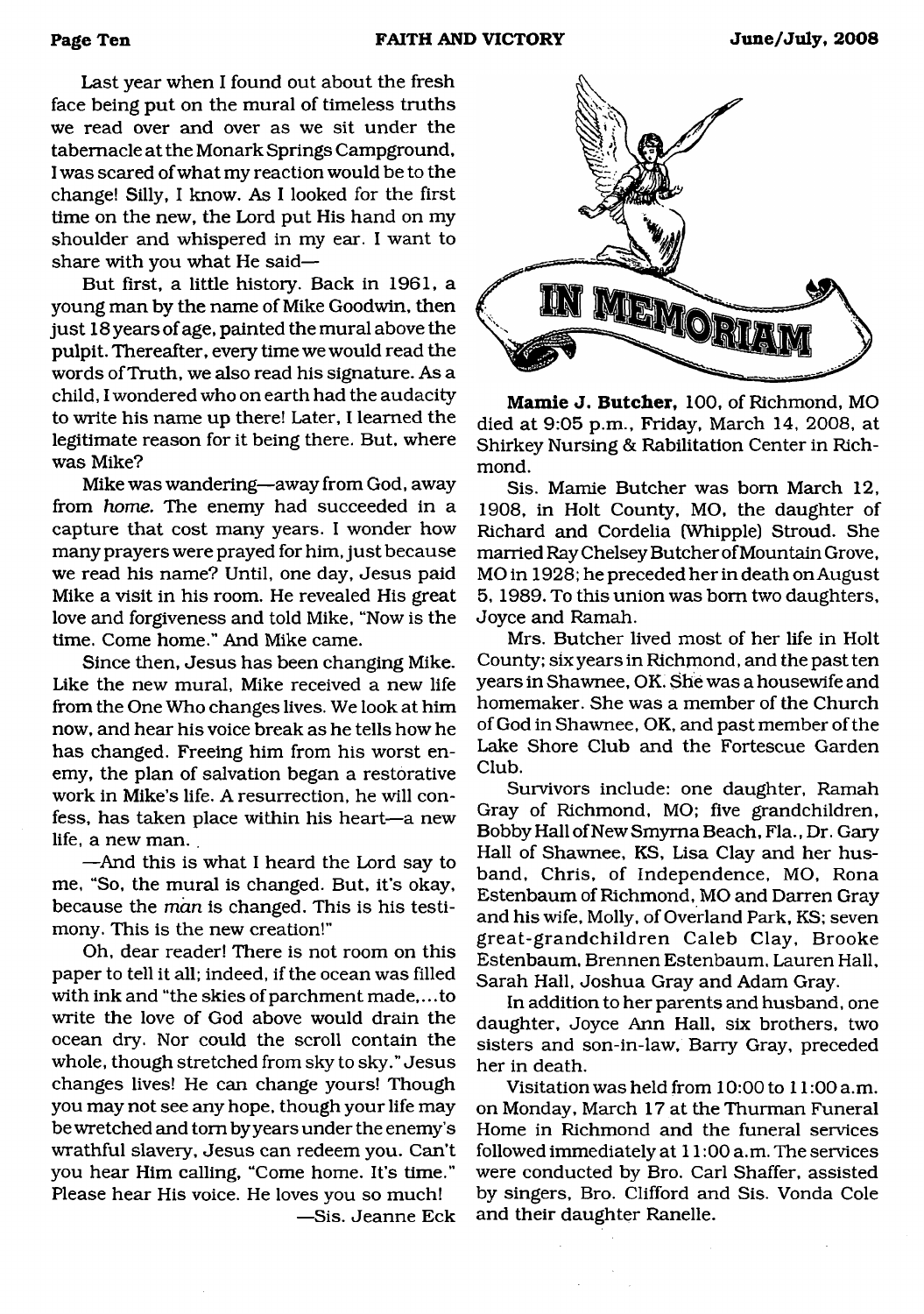Burial was in Mount Hope Cemetery in Mound City, MO officiated by Bro. Jim Broker

**John Jacob Gutwein,** age 68, of Springfield, OH passed away Wednesday, June 4, 2008, in Kettering, OH. John was born on April 18, 1940 in Dayton, OH to Charles H. and Mildred W. (Hiller) Gutwein.

His parents, sister, June McFarland, and brother, Tom Gutwein, preceded him in death. He is survived by his loving wife of 47 years, Della (Abbott) Gutwein; two sons, Jeffrey Gutwein, Michael Gutwein and his wife, Ami; precious grandbaby, Alison Gutwein; sister, Treva Chrysler; brother, Rodney Gutwein; and sister-in-law, Linda Gutwein.

John was a graduate of Fairborn High School in 1958 and served in the U.S. Navy aboard the USS Saratoga. He was a member of the Church of God on Race Street in Springfield, OH. He was a retired Millwright with Delco Moraine after 32 years.

John loved woodcarving, remodeling and traveling. He had a great desire to go to Alaska, but we feel he is in a place much more beautiful than Alaska.

The funeral service was Monday, June 9, 2008, at Tobias Funeral Home with Bro. Larry Abbott and Bro. Clint Doolittle officiating. Interment was at Miami Valley Memory Gardens.

#### **A Note of Thanks**

We could never express our heartfelt thanks to the saints for the love and kindness shown to us through John's illness. The prayers, get well cards, phone calls and support during John's illness will long be remembered. We feel unworthy of the great outpouring of calls, cards, food, offerings, flowers and prayers that we received after his passing. May God bless each one for your love and continued prayers.

—The Gutwein family

## **Sowing to the Flesh or to the Spirit**

 $-$  -  $-$ 

#### (Continued from page 3.)

manifest (plainly shown), which are these, Adultery, fornication, uncleanness, lasciviousness, idolatry, witchcraft, hatred, variance, emulations, wrath, strife, seditions, heresies, envyings, murders, drunkenness, revelings, and such like: of the which I tell you before, as I have also told you in time past, that they which do such things shall not inherit the kingdom of God. But the fruit of the Spirit is love, joy, peace, longsuffering, gentleness, goodness, faith, meekness, temperance: against such there is no law. And they that are Christ's have crucified the flesh with the affections and lusts. If we live in the Spirit, let us also walk in the Spirit."

The works of the flesh are brought about by man yielding to the attractions that appeal to the appetites of the physical part in selfish gratification and the animal nature. But the fruit of the Spirit is brought about by the work of the Holy Spirit in a yielded and submissive heart and mind. It is wise for us to take heed to what we are living to in this short earthly life. These works of the flesh have to do with our relationship with our fellow earthly creatures and cover a wide range of activity and conduct. The relations of men and women, the turmoil of human conflict and controversy, the bitterness and destructive force of strife of man against man, the awful habits that fasten upon human behavior and the spiritual elements of deception and false religion—all of these are covered

| ŘΧ                             | FAITH AND Order Blank VICTORY<br>\$5.00 PER YEAR (11 Issues)                                                                               | ALTH             |
|--------------------------------|--------------------------------------------------------------------------------------------------------------------------------------------|------------------|
| VICTO<br><b>AND</b>            | Mail this form to start or renew your own<br>subscription $-$ give a friend a gift $-$<br>or do both! It only takes a minute.<br>Your Name | ¥<br>ZD          |
| ITH<br>$\mathbf{F}$<br>VICTORY | Address ____                                                                                                                               | VICTORY          |
|                                | $City$ <sub>_____________</sub> State _____ Zip _                                                                                          |                  |
|                                | Phone_                                                                                                                                     | <b>FAITH</b>     |
|                                | Start or renew my<br>Faith and Victory subscription.                                                                                       | $\sum_{i=1}^{n}$ |
| AND                            | Send a 1-year gift subscription<br>to the person named below:                                                                              |                  |
| <b>FAITH</b>                   | Gift to_                                                                                                                                   |                  |
|                                | <b>Address</b> ___<br><b>Contract Contract</b>                                                                                             | VICTORY FAITH    |
|                                |                                                                                                                                            |                  |
| VICTORY<br><b>QNY</b>          | Mail Order Blank and remittance to:                                                                                                        | }<br>N<br>D      |
|                                | <b>Faith Publishing House</b>                                                                                                              | <b>VICTO</b>     |
| <b>HILIY</b>                   | Р. О. Вох 518                                                                                                                              |                  |
|                                | Guthrie, OK 73044<br>7/08                                                                                                                  | ₹                |